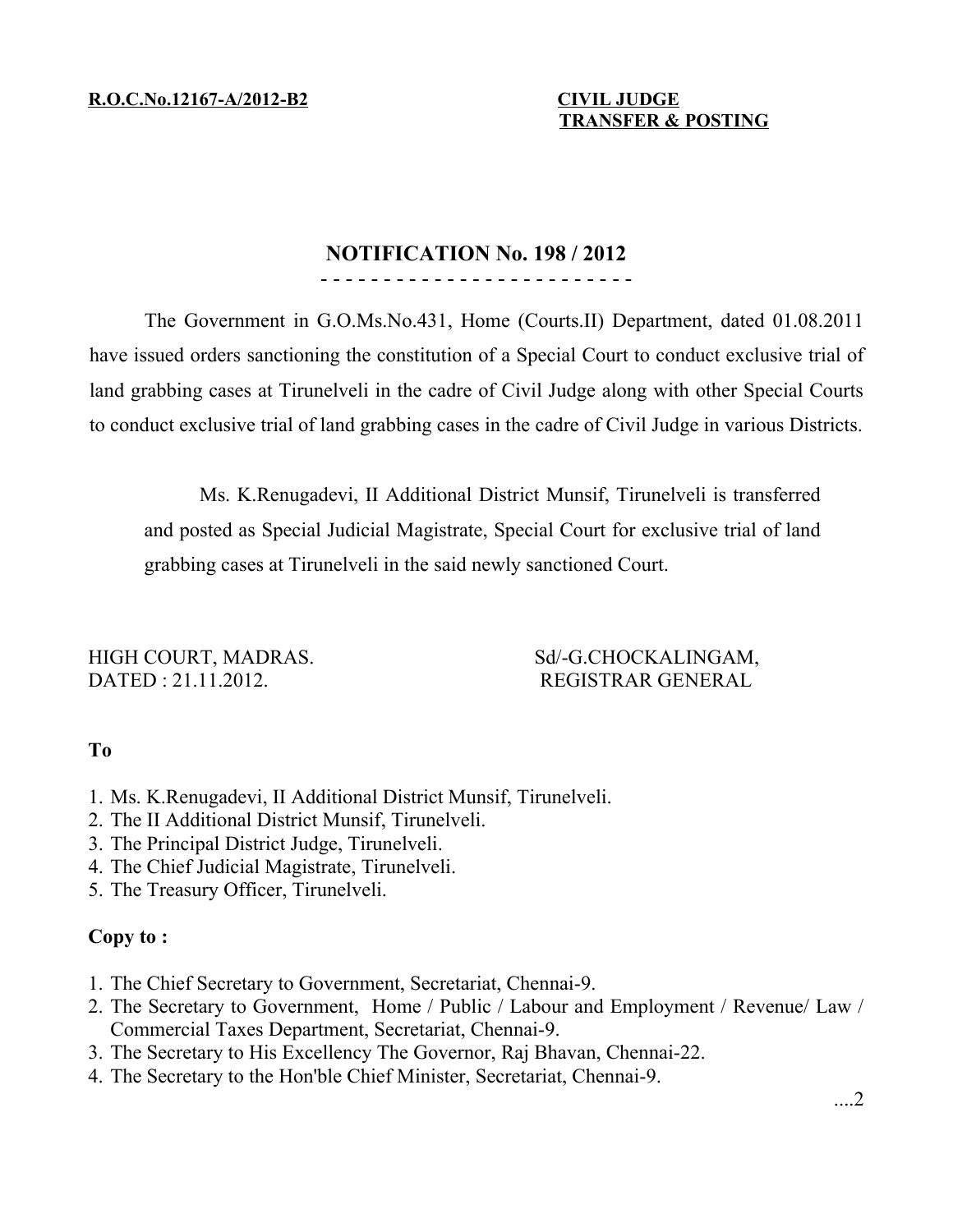- 5. The Registrar (Judicial), High Court, Madras.
- 6. The Registrar (Vigilance), High Court, Madras. (12 copies).
- 7. The Additional Registrar (Vigilance), High Court, Madras.
- 8. The Registrar (Administration), High Court, Madras.
- 9. The Registrar (Management), High Court, Madras.
- 10.The Joint Registrar-cum-Private Secretary to the Hon'ble The Chief Justice, High Court, Madras.
- 11.The Registrar (Judicial), Madurai Bench of Madras High Court, Madurai.
- 12.The Registrar (Administration), Madurai Bench of Madras High Court, Madurai.
- 13.The Director, Tamil Nadu State Judicial Academy, Chennai.
- 14.The Member Secretary, Tamil Nadu State Legal Services Authority, Chennai.
- 15.The Assistant Registrar, Admn.I / Admn.II / Per.Admn. / A.S. / Rules / Computer, High Court, Madras.
- 16.The Section Officer, 'C' / Computer / 'C1' / 'D' / 'F' / 'G' / Budget / 'B5' / Library / Stationery / Legal Cell, High Court, Madras.
- 17.The Technical Director, NIC, High Court, Madras.
- 18.The Secretary, Tamil Nadu Judicial Officers Association, Chennai.
- 19.The Record Keeper, A.D. Records, High Court, Madras.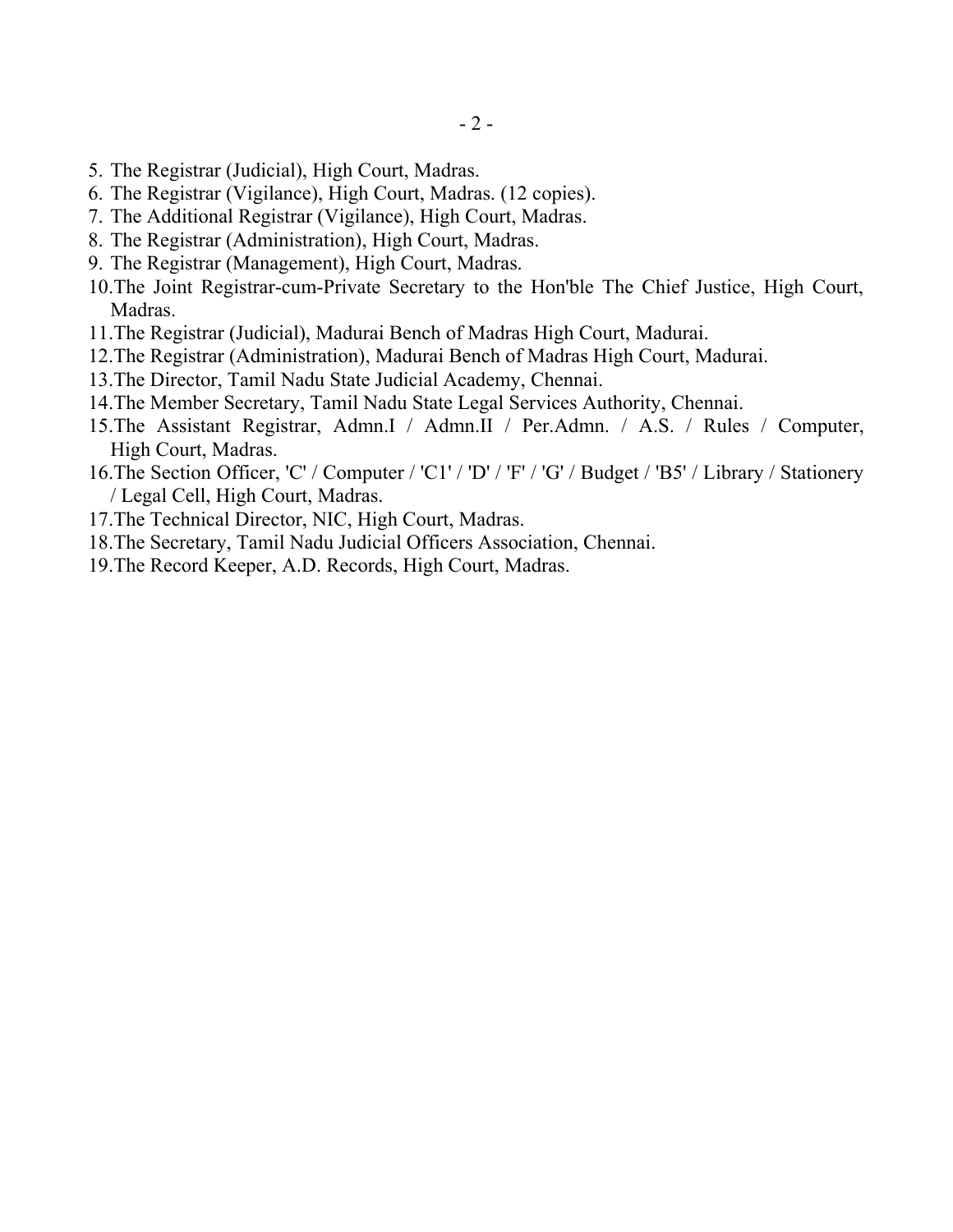# **PROMOTION & POSTING**

#### **NOTIFICATION No. 199 / 2012**

Ms. R.Vasanthi, Civil Judge of Tamil Nadu State Judicial Service, functioning on deputation in the Puducherry Judicial Service as Principal District Munsif, Pondicherry, who has been repatriated to her parent department viz., Tamil Nadu State Judicial Service in Order No.3878/2012-LD, Law Department, Government of Puducherry, dated 12.11.2012 is promoted to the cadre of Senior Civil Judge and on promotion as Senior Civil Judge, she is posted as Additional Sub Judge, Virudhachalam in the existing vacancy.

HIGH COURT, MADRAS. Sd/-G.CHOCKALINGAM, DATED: 21.11.2012. REGISTRAR GENERAL

### To

- 1. Ms.R.Vasanthi, Principal District Munsif, Pondicherry.
- 2. The Principal District Munsif, Pondicherry.
- 3. The Additional Sub Judge, Virudhachalam.
- 4. The Chief Judge, Puducherry.
- 5. The Principal District Judge, Cuddalore.
- 6. The Senior Accounts Officer (GAD-IV), Office of Principal Accountant General (A & E), Chennai-18.
- 7. The Director of Accounts and Treasuries, Pondicherry.
- 8. The Treasury Officer, Cuddalore.

## **Copy to:-**

- 1. The Chief Secretary to Government, Secretariat, Chennai-9.
- 2. The Secretary to Government, Home / Public / Labour and Employment / Revenue / Law / Commercial Taxes Department, Secretariat,Chennai-9.
- 3. The Secretary to His Excellency The Governor, Raj Bhavan, Chennai-22.
- 4. The Secretary to His Excellency The Lieutenant-Governor, Pondicherry.
- 5. The Secretary to the Hon'ble Chief Minister, Secretariat, Chennai-9.